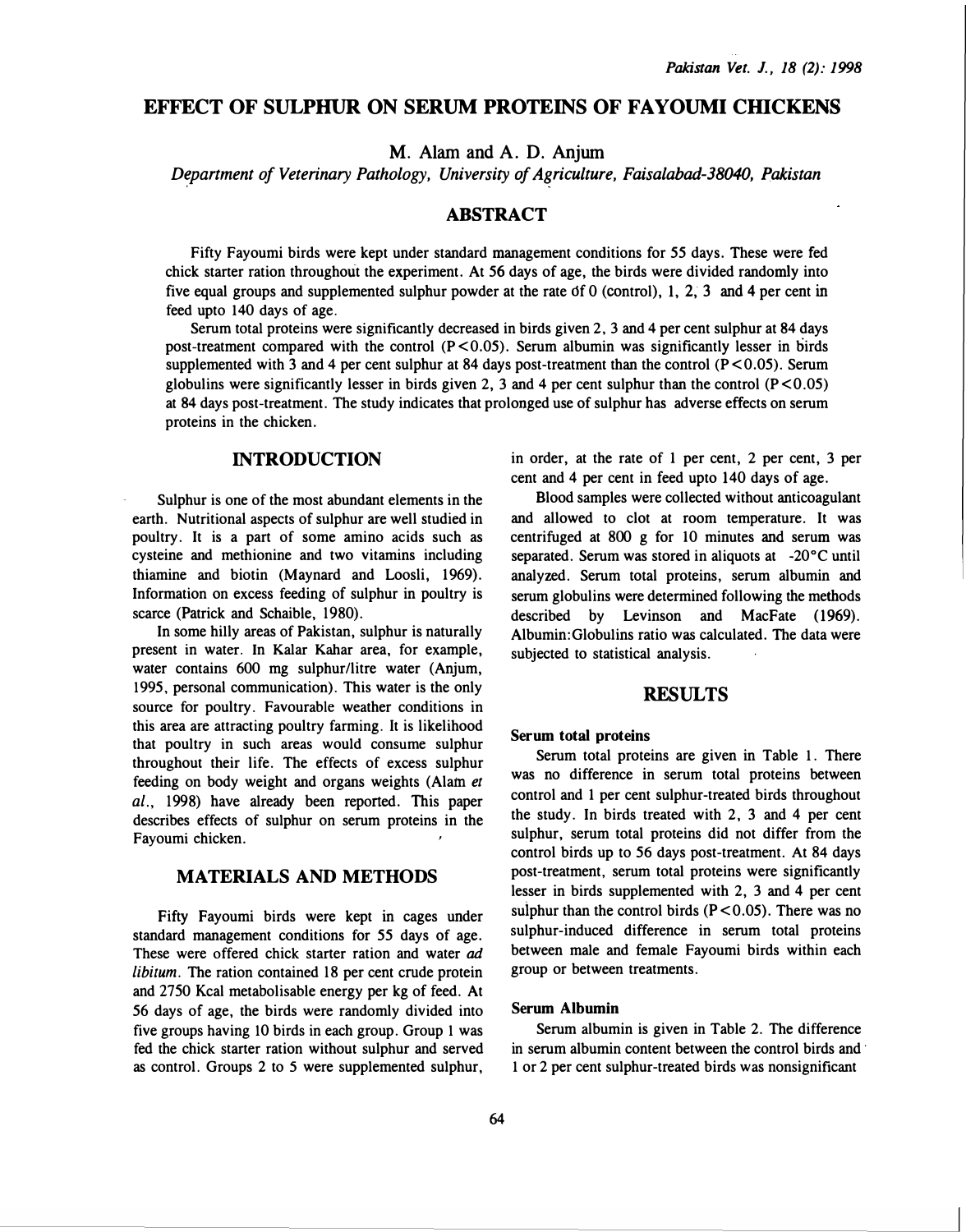| Days post-<br>treatment | Sulphur concentration feed $(\%)$ |                 |                  |                  |                 |
|-------------------------|-----------------------------------|-----------------|------------------|------------------|-----------------|
|                         | Control                           |                 |                  |                  | 4               |
| 14                      | $2.91 + 0.14$                     | $2.91 + 0.19$   | $3.16 + 0.15$    | $3.08 + 0.18$    | $2.6 \pm 0.11$  |
| 28                      | $3.16 \pm 0.15$                   | $2.95 \pm 0.11$ | $2.96 \pm 0.06$  | $3.02 + 0.12$    | $2.83 \pm 0.17$ |
| 42                      | $3.45 \pm 0.12$                   | $3.34 \pm 0.16$ | $3.20 \pm 0.16$  | $3.17 \pm 0.15$  | $3.38 \pm 0.21$ |
| 56                      | $3.02 \pm 0.11$                   | $3.01 \pm 0.08$ | $3.17 \pm 0.15$  | $2.84 + 0.15$    | $2.95 \pm 0.10$ |
| 84                      | $3.55 \pm 0.12$                   | $3.08 \pm 0.17$ | $3.05 \pm 0.09*$ | $2.98 \pm 0.09*$ | $2.77 + 0.06*$  |

Table 1: Effect of Sulphur on Serum Total Protein concentration (G/dL) of Fayoumi birds.

Each figure represents mean  $(\pm$  standard error of the mean) of 10 Fayoumi birds. Data subjected to analysis of variance revealed significant differences between treatments.

\*P < 0. 05 compared with the control birds.

| Days post-<br>treatment | Sulphur concentration in feed $(\%)$ |                 |                 |                 |                  |  |
|-------------------------|--------------------------------------|-----------------|-----------------|-----------------|------------------|--|
|                         | Control                              |                 | 2               | 3               | 4                |  |
| 14                      | $1.60 + 0.08$                        | $1.60 + 0.9$    | $1.72 + 0.08$   | $1.69 + 0.09$   | $1.44 + 0.06$    |  |
| 28                      | $1.69 \pm 0.07$                      | $1.61 \pm 0.06$ | $1.64 \pm 0.03$ | $1.63 \pm 0.05$ | $1.53 \pm 0.09$  |  |
| 42                      | $1.85 \pm 0.05$                      | $1.77 \pm 0.08$ | $1.74 \pm 0.07$ | $1.76 \pm 0.06$ | $1.81 \pm 0.09$  |  |
| 56                      | $1.62 \pm 0.5$                       | $1.62 \pm 0.05$ | $1.69 \pm 0.08$ | $1.52 \pm 0.08$ | $1.57 + 0.07$    |  |
| 84                      | $1.88 \pm 0.04$                      | $1.68 + 0.07$   | $1.66 \pm 0.04$ | $1.64 + 0.05*$  | $1.53 \pm 0.03*$ |  |

Table 2: Effect of Sulphur on Serum Albumin (G/dL) in Fayoumi birds.

Each figure represents mean  $(\pm$  standard error of the mean) of 10 Fayoumi birds. Data subjected to analysis of variance revealed significnat differences between treatments. \*P<0.05 compared with the control birds.

| Days post-<br>treatment | Sulphur concentration in feed $(\%)$ |                 |                  |                  |                  |  |
|-------------------------|--------------------------------------|-----------------|------------------|------------------|------------------|--|
|                         | Control                              |                 | 2                |                  | 4                |  |
| 14                      | $1.31 \pm 0.06$                      | $1.31 \pm 0.09$ | $1.44 + 0.08$    | $1.39 + 0.08$    | $1.20 \pm 0.06$  |  |
| 28                      | $1.46 \pm 0.08$                      | $1.34 \pm 0.06$ | $1.32 \pm 0.03$  | $1.37 \pm 0.07$  | $1.29 \pm 0.08$  |  |
| 42                      | $1.60 \pm 0.07$                      | $1.57 + 0.07$   | $1.45 + 0.91$    | $1.51 \pm 0.09$  | $1.53 \pm 0.13$  |  |
| 56                      | $1.40 \pm 0.07$                      | $1.40 \pm 0.05$ | $1.48 \pm 0.07$  | $1.31 \pm 0.08$  | $1.37 \pm 0.05$  |  |
| 84                      | $1.67 + 0.08$                        | $1.41 \pm 0.09$ | $1.38 \pm 0.05*$ | $1.34 \pm 0.05*$ | $1.24 \pm 0.04*$ |  |

Table 3: Effect of Sulphur on Serum Globulins (G/dL) in Fayoumi birds.

Each figure represents mean  $(\pm$  standard error of the mean) of 10 Fayoumi birds. Data subjected to analysis of variance revealed significnat differences between treatments.

\*P<0.05 compared with the control birds.

throughtout the study. In birds given 3 and 4 per cent sulphur, serum albumin did not differ from the control birds up to 56 days of age. At 84 days post-treament, serum albumin was significantly lesser in birds given 3 and 4 per cent sulphur than the control  $(P<0.05)$ . When analyzed on sex bases, the serum albumin content in male or female in response to sulphur treatment was similar to the above mentioned.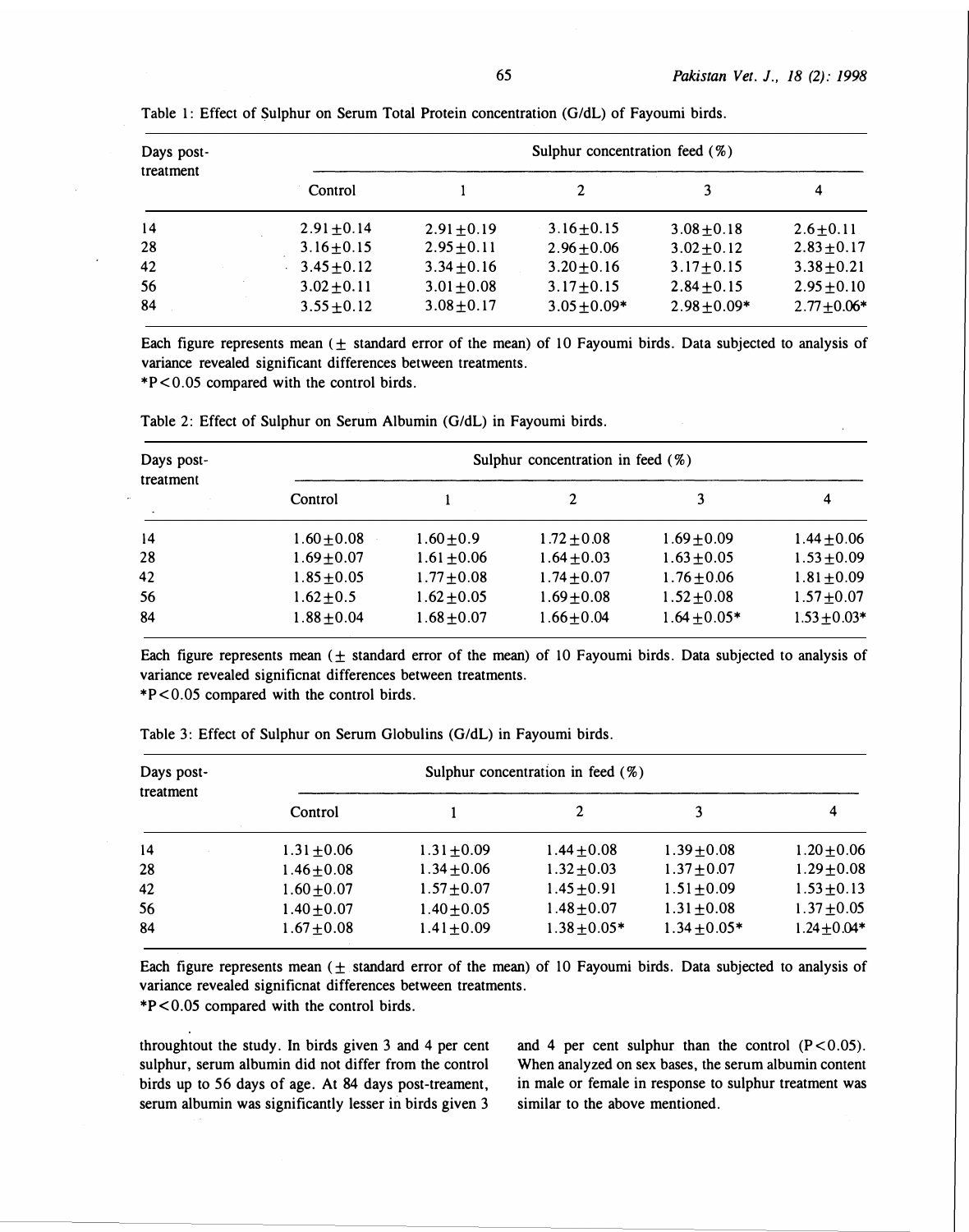| Days post-<br>treatment | Sulphur concentration in feed $(\%)$ |                 |                 |                 |                 |  |
|-------------------------|--------------------------------------|-----------------|-----------------|-----------------|-----------------|--|
|                         | Control                              |                 |                 |                 | 4               |  |
| 14                      | $1.23 + 0.01$                        | $1.24 + 0.02$   | $1.20 + 0.02$   | $1.22 + 0.01$   | $1.21 \pm 0.01$ |  |
| 28                      | 1.18 $\pm$ 0.02                      | $1.21 \pm 0.01$ | $1.25 \pm 0.03$ | $1.20 \pm 0.01$ | $1.19 \pm 0.03$ |  |
| 42                      | $1.16 \pm 0.02$                      | 1.14 $\pm$ 0.03 | $1.21 \pm 0.03$ | $1.19 \pm 0.03$ | $1.17 \pm 0.03$ |  |
| 56                      | $1.18 \pm 0.04$                      | $1.17 \pm 0.04$ | 1.15 $\pm$ 0.02 | $1.17 \pm 0.03$ | $1.15 \pm 0.05$ |  |
| 84                      | 1.14 $\pm$ 0.03                      | $1.24 \pm 0.02$ | $1.20 \pm 0.03$ | $1.23 \pm 0.01$ | $1.23 \pm 0.03$ |  |

Table 4: Effect of Sulphur on Albumin/Globulin (A/G) ratio in Fayoumi birds.

Each figure represents mean  $(\pm$  standard error of the mean) of 10 Fayoumi birds. Data subjected to analysis of variance revealed non-significant differences between treatments.

#### Serum globulins

Serum globulins concentration is shown in Table 3. Serum globulins did not differ between the control birds and 1 per cent sulphur-treated birds throughout the study. Serum globulins also did not differ between the control and 2, 3 or 4 per cent sulphur-treated birds up to 56 days post-treatment. However, serum globulins cnocentration was significantly lesser in 2, 3 and 4 per cent sulphur-treated birds than the control birds at 84 days post-treatment  $(P < 0.05)$ . Effect of sulphur on serum globulin content in male or female birds was similar to the general trend.

#### Albumin/globulin (A/G) ratio

 $A/G$  ratio is given in Table 4.  $A/G$  ratio did not differ significantly between sulphur-treated and the control birds throughout the study period. Effect of sulphur, when analyzed on sex basis, showed no difference between male or female birds.

### DISCUSSION

Sulphur is part of some amino acids such as cystine and methionine and two vitamins including thiamine and biotin (Maynard and Loosli, 1969). Excess feeding of sulphur in poultry can be detrimental. It causes destruction of vitamin D, increased production of faeces, loss of membrane permeability and fluid collection around the breast (Patrick and Schaible, 1980). Due to favourable weather conditions, poultry farming is increasing in certain hilly areas of Pakistan. In some of these areas sulphur is naturally present in water in high quantities. For example, in Kalar Kahar, water contains as high as 600 mg sulphur/litre. The same water is to be offered to poultry.

The present study has revealed that 1 per cent sulphur in feed did not influence serum total proteins

(Table 1) up to 84 days post-treatment. However, higher sulphur levels i.e., 2, 3, and 4 per cent significantly decreased serum total proteins after 56 days post-treatment (Table 1,  $P < 0.05$ ). The decrease was due both to albumin (Table 2) and globulins (Table 3). There was no change in A/G ratio (Table 4). The significant decrease in serum total proteins could have serious bearing on health of the chicken. In a previous study, it has been reported that birds supplemented with higher contents of sulphur had lesser body weight than the control birds (Alam et al., 1998). In addition, liver weight and histological structure were altered in sulphur-treated birds (Alam, 1995). Since liver is responsible for protein synthesis (Benjamin, 1978), the liver damage induced by sulphur might have resulted in low synthesis of serum proteins in this study.

Fruther to effects on body weight (Alam et al., 1998), a decrease in serum albumin due to sulphur (Table 2) might predispose birds to ascites (Benjamin, 1978). The consequences of decrease in serum globulins can also be grave. Globulins are generally antibodies. A decrease in globulin content (Table 3) might influence humoral defence of birds. However, immunosuppressive effects of sulphur, if any, need further investigation.

In conclusion, prolonged sulphur treatment decreased serum total proteins, serum albumin and serum globulins which may impair health of the chicken.

#### REFERENCES

- Alam, M., A.D. Anjum and M.Z. Akhtar, 1998. Effect of sulphur on health of Fayoumi chicken. Pakistan 1. Bioi. Sci. , 1 (2): 60-62.
- Benjamin, M.M., 1978. Outline of Veterinary Clinical Pathology. 3rd Ed. The Iowa State University Press, Ames. Iowa, USA.